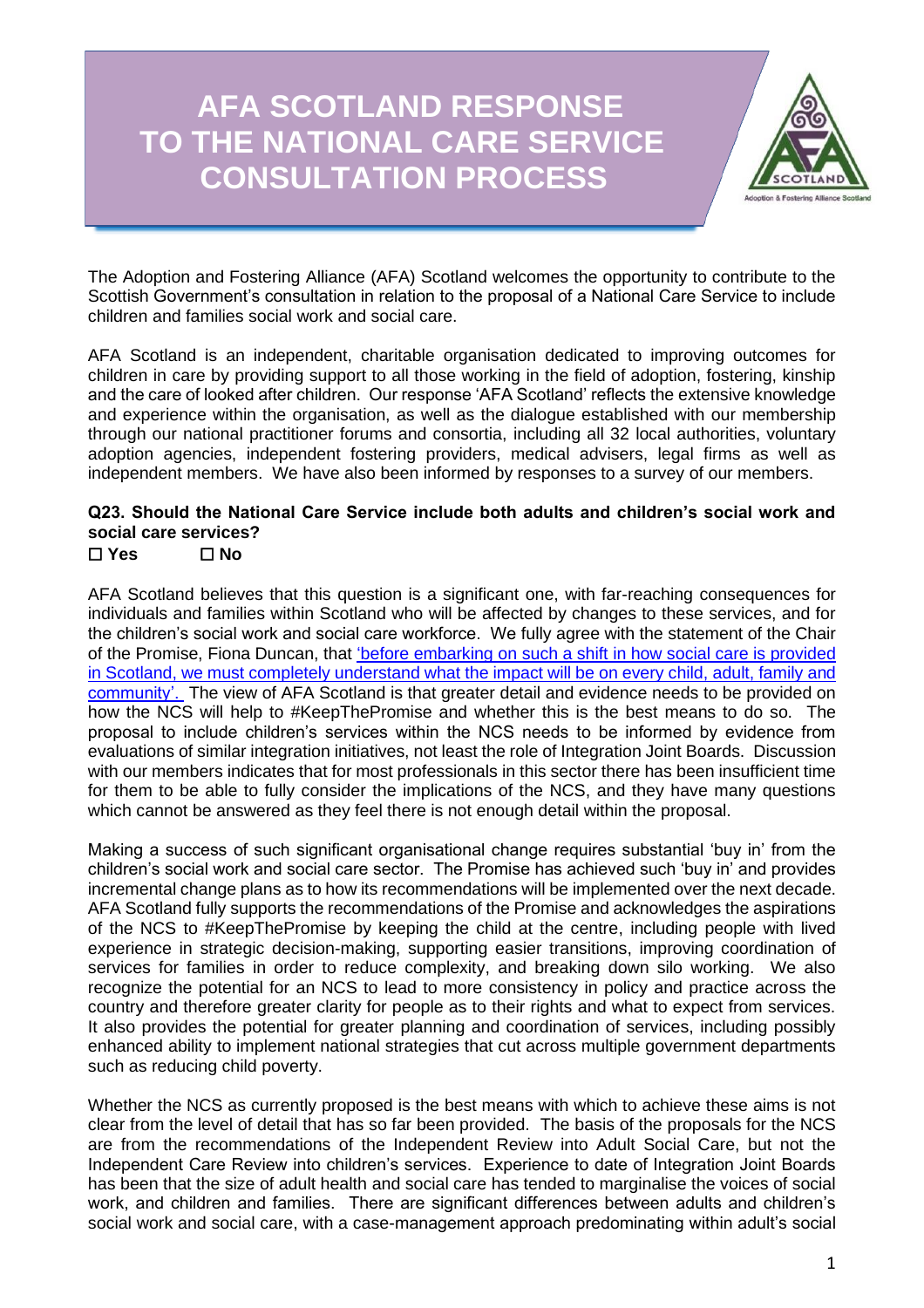work in contrast to the relationship-based approach aspired to within children's services. The mixed market of care within adult social care contrasts with the Promise's recommendation that the profit motive should be absent from the provision of services to vulnerable children and young people. Detailed consideration needs to be given as to how such tensions will be reconciled within the NCS.

The current timescale for implementing the NCS appears overly ambitious if sufficient consideration is to be given to developing the service through design by those with lived experience, and in participation with the children's social work and social care sector, rather than being a top-down change. The risk is that the voice of the child, and their carers, are lost within this change. AFA Scotland are therefore of the view that further detailed consultation needs to take place with the children's services sector and with children and families, and that sufficient time needs to be given to allow this to be thorough. There also needs to be an evidence framework to support the assertion that the NCS is the correct model to improve service delivery.

**Q24. Do you think that locating children's social work and social care services within the National Care Service will reduce complexity for children and their families in accessing services?**

#### **• For children with disabilities** ☐ **Yes** ☐ **No**

AFA Scotland sees the potential of an NCS to reduce complexity for children with disabilities and their families through removing barriers to greater coordination between services and therefore the provision of more holistic support, more comprehensive pathways to support, and better transition planning into adulthood. There may be scope for better information sharing through shared records so that children and families do not repeatedly have to tell their stories and provide the same information. This however would need to satisfy the requirements of the general data protection regulations so that it respects the rights of children and families.

## • **For transitions to adulthood**

## ☐ **Yes** ☐ **No**

Similarly to the last question, AFA Scotland sees the potential of an NCS to reduce complexity for children with disabilities and their families to provide more seamless transitions for children who at the moment too often face a significant reduction in support, as well as wholesale change in their professional team, when they reach legal adulthood. Welcome initiatives such as continuing care are inconsistently interpreted and implemented across the country and an NCS may provide for fairer application of such policies and reduce the 'postcode lottery'.

## **• For children with family members needing support**

## ☐ **Yes** ☐ **No**

Following in the same vein as the last two responses, AFA Scotland sees the potential of an NCS to reduce complexity for children whose family members need support through removing barriers to greater coordination between services and therefore the provision of more holistic support. There is potential for greater preventative support to children and their families if social workers are enabled to work more closely with children and families, and the services supporting them when needs arise, rather than waiting until unmet needs reach a threshold or develop into a crisis. This would represent a move to a needs-led and preventative, rather than resource-led, care system.

AFA Scotland notes however that it is so far unclear from the level of detail provided as to how working practices between professionals would change from being within the NCS. GIRFEC working practices have been legislated for and are well-established in most local authorities. Therefore, to promote greater inter-professional working requires a plan for the further embedding of GIRFEC principles within organisational culture, as well as professionals within the NCS and other services providing support to children and their families being provided with the capacity and resources to work more closely together. Nor does the proposal make clear whether the NCS would reduce the number of professionals required to be involved with a child and their family at any given time. The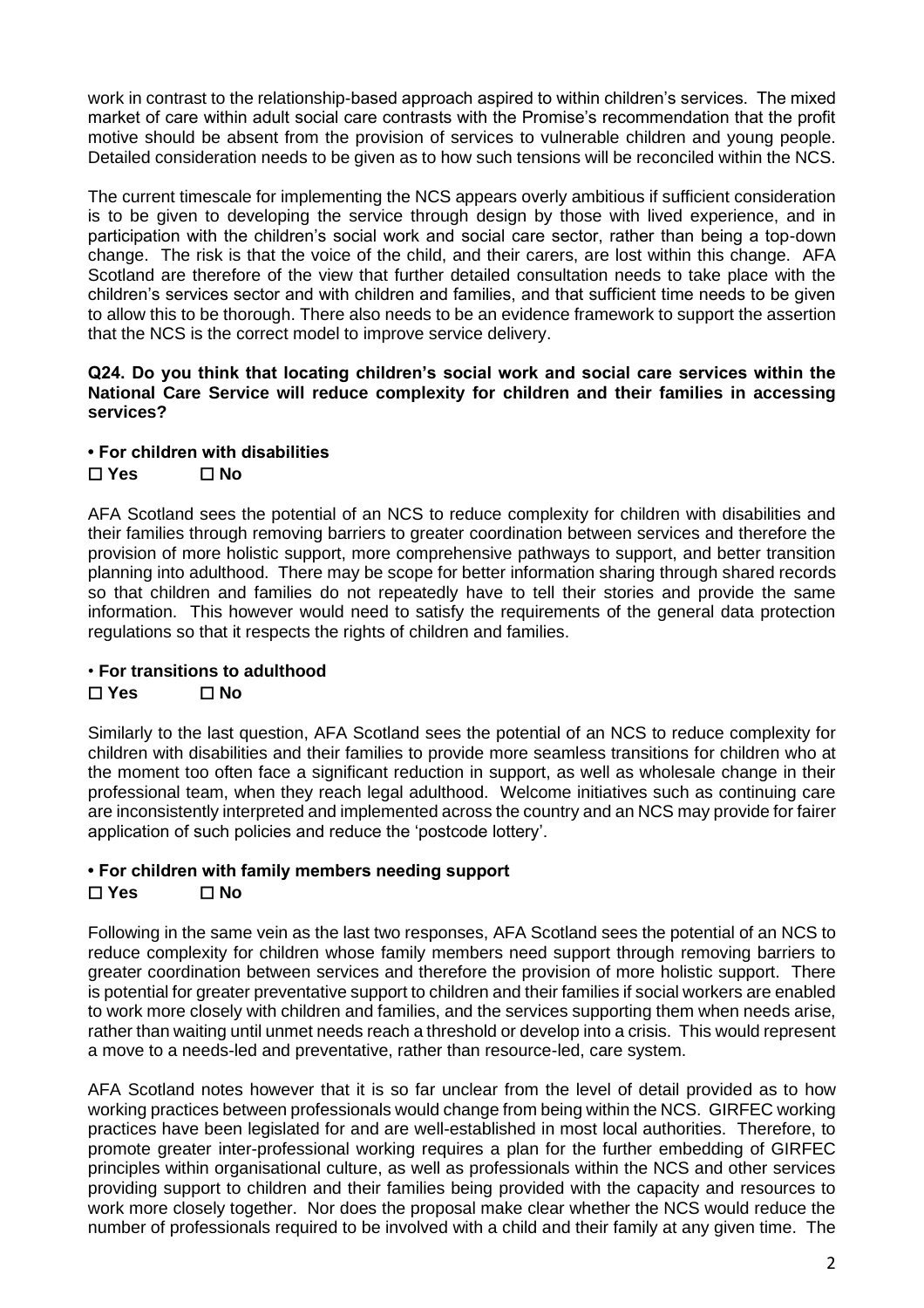NCS would not reduce the complexity for children and families associated with the separate child protection, Children's Hearings, and court systems without further legislation relating to these areas. A more preventative system would though be expected to reduce the level of intervention required into children and families' lives over time and in keeping with the Promise.

Whilst AFA Scotland agrees with the taking of a 'whole family approach' and keeping children within their families, there will always be children who need to be cared for away from their families and there will always be a need for permanence away from home in the form of fostering, kinship, and adoption. The NCS consultation has not explicitly considered this aspect of children's services and information is required in order to inform consideration of how these services will be affected.

## **Q25. Do you think that locating children's social work services within the National Care Service will improve alignment with community child health services including primary care, and paediatric health services?**

#### ☐ **Yes** ☐ **No**

AFA Scotland believes that the NCS has the potential to improve alignment between children's social work services and community child health services but that there is so far a lack of detail about how this would be achieved. There is some very good alignment and working together between children's services, primary care and paediatric health services across the country, but our members identify that levels differ between Health and Social Care Partnership areas, and it is important that this forms the evidence base for any proposals within the NCS.

## **Q26. Do you think there are any risks in including children's services in the National Care Service?**

## ☒ **Yes** ☐ **No**

AFA Scotland believes that the timescales for consultation and implementation of the NCS do not provide enough time for full consideration within the children's services sector of the proposals and engagement with children and families in developing the NCS. There is a risk that the resulting organisational change becomes 'top-down' and runs contrary to the Promise. It needs to be clear, based upon detailed consideration and evidence, as to how the NCS will support the implementation of the Promise, rather than risking funnelling energy and resources away from the Promise and towards creation of the NCS.

A consistent theme from feedback from AFA Scotland's membership has been that there has been a lack of time for them to fully consider the implications of children's services becoming part of the NCS. The last eighteen months has been very challenging for the sector in responding and adapting to the COVID-19 pandemic, as well as working towards changes coming forward from the Promise and the new legislation on brothers and sisters and the Children's Hearing system. This has left many feeling that there is a lack of capacity to also look at significant organisational change in the form of the NCS.

As noted within our answer to Q23, the experience of health and social care integration from the perspective of adult's social work has been that the voice of social work has become marginalised within the IJBs, and therefore a risk that the social work profession and identity becomes subsumed within the wider concept of social care. Within an NCS, there would be the further risk that due to their respective sizes, the role of children's social work and social care becomes marginalised in comparison to the much larger adult's social work and social care sector. Social work is a skilled profession requiring distinct qualifications, training, and values. Social work with children and families encompasses a range of specialisms reflective of the complexity of children and families' lives. Greater detail and consideration need to be given as to how such services would be managed, structured and regulated within the NCS without losing or diluting the essential contribution of children and families social work.

Whilst the NCS may lead to greater standardisation of policy and practice across the country, there is a risk with centralised decision-making that geographically distant and/or smaller regions feel marginalised and flexibility in delivering local solutions to meet local needs is lost, stifling creativity.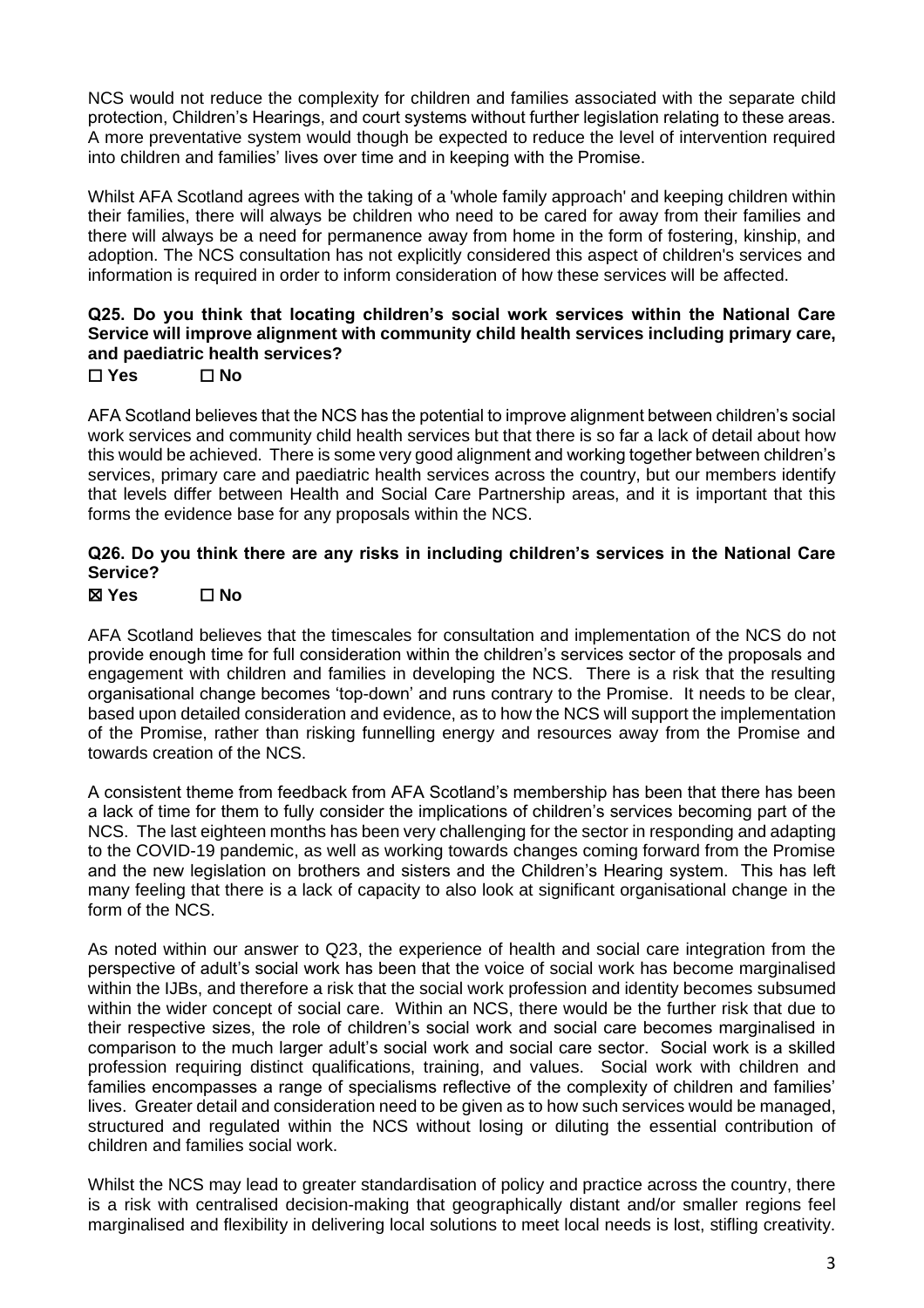Children's social work and social care across the country work closely with colleagues in education, early learning and childcare in particular, as well as Housing and third sector providers. There is a risk that moving social work and social care out of local authorities may create barriers to maintaining and enhancing these local relationships and partnerships, possibly then creating further complexity and bureaucracy for children and their families, as well as practitioners. Legislation to establish the NCS also needs to avoid adding complexity and bureaucracy, given the plethora of legislation affecting the children's social work and social care sectors over the past twenty years.

#### **Q54. What benefits do you think there would be in establishing a National Social Work Agency? (Tick all that apply)**

- ☒ **Raising the status of social work**
- ☒ **Improving training and continuous professional development**
- ☒ **Supporting workforce planning**
- ☐ **Other – please explain**

AFA Scotland hopes that benefits that may be available through a NSWA are clearer career pathways for social workers, more variety and higher quality CPD opportunities, and support to undertake practitioner research. Amongst the barriers to practitioners undertaking CPD and research are their heavy caseloads, emotionally demanding work, and lack of resources to support training and research. These would need to be addressed to realise the potential of a NSWA.

A National Social Work Agency (NSWA) has the potential to standardise pay, terms and conditions for the children's social work and social care sectors which has the benefit of providing greater fairness and transparency for workers and allow for larger-scale collective bargaining. This does not come without also creating risks. Our members have identified that the cost of living varies across the country, and higher salary and better terms and conditions can be used by employers to compensate for variation in cost of living, attract workers into areas with labour shortfalls, and reward long service. A national mechanism would need to resolve these tensions and could lead to the maintenance of variation in pay, terms and conditions. It is therefore questionable whether this system would be favourable to the present one.

The central planning and coordination of social work practice learning placements nationally has the potential to reduce bureaucracy and inefficiency within this process and align it to national workforce planning. It needs however to ensure that valuable local connections and partnerships are not undermined.

**Q55. Do you think there would be any risks in establishing a National Social Work Agency?** There is the risk in establishing a NSWA that duplication is created with the work of the Scottish Social Services Council, the Care Inspectorate, and the Scottish Association of Social Workers. Consideration needs to be given to respective responsibilities of these organisations and relationships within the social work sector. This includes relationships with other training providers including universities, colleges, and the third sector.

#### **Q56. Do you think a National Social Work Agency should be part of the National Care Service?** ☐ **Yes** ☐ **No**

AFA Scotland considers that there are benefits and risks to the NSWA being part of the NCS. Benefits include the potential for greater alignment between the needs of the NCS and the possible functions of the NSWA such as training and workforce planning. The risk of this would be that the NSWA becomes subservient to the needs of the NCS. Benefits of it being independent from, but having close working arrangements with, the NCS are that the NSWA would be able to serve as a critical friend to the NCS.

Social work education has a long critical tradition which would risk being eroded through a loss of independence within either pre-qualifying or post-qualifying training. The social work profession is concerned with social justice, with a role not solely to be an arm of the state but to work within 'the social', that is the area between the state and its citizens. This is an important safeguard against